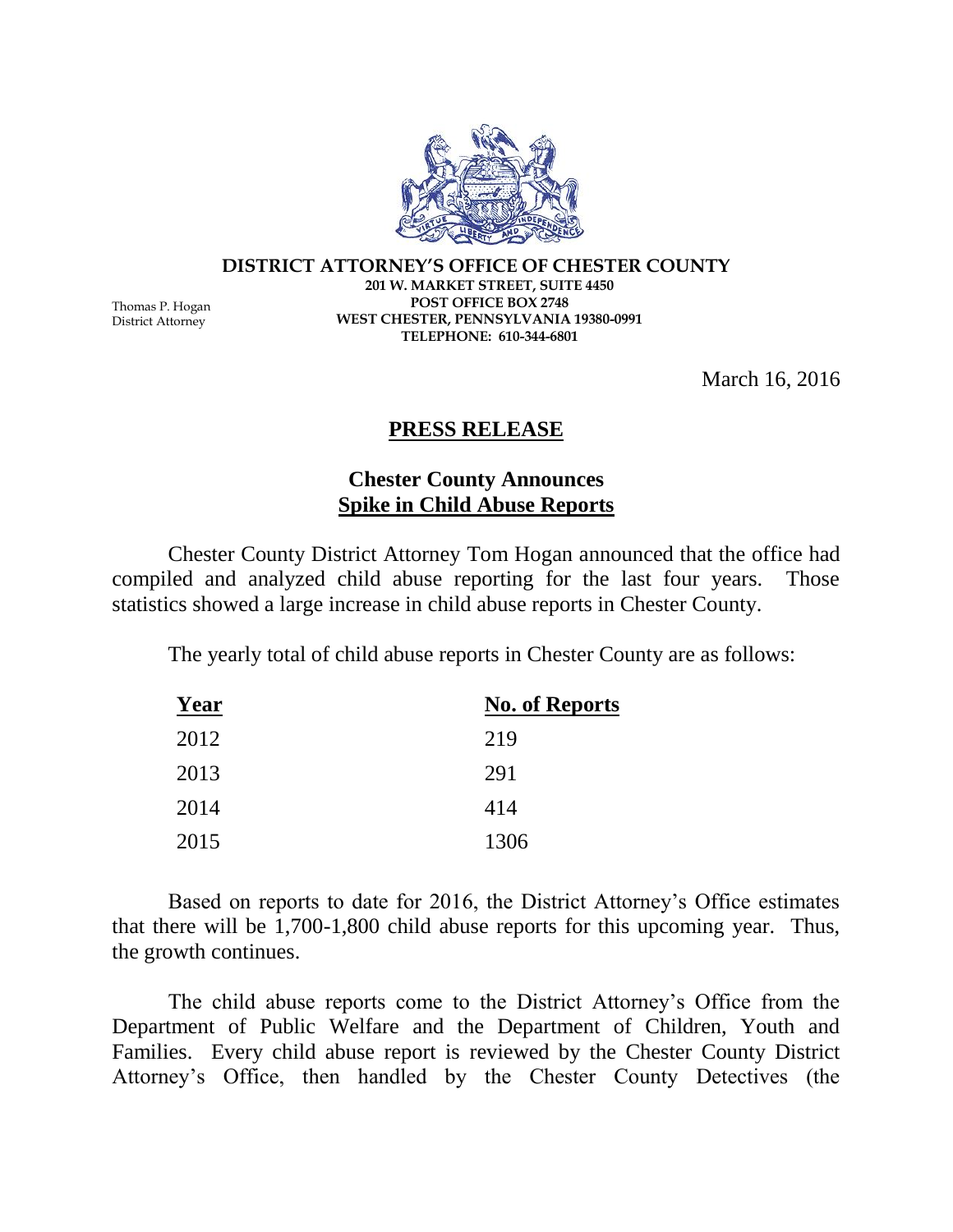investigative arm of the District Attorney's Office) or referred out to local law enforcement for investigation.

District Attorney Hogan stated, "The explosive growth in child abuse reports has been caused by three main factors. First, after the conviction of Jerry Sandusky in the high-profile Penn State case, overall awareness and sensitivity to child abuse has increased. Second, changes to Pennsylvania law have expanded the types of incidents and categories of people that are required to report child abuse. Third, the District Attorney's Office, with the support of the Chester County Commissioners, has increased the focus on child abuse, leading to more cases."

Jerry Sandusky was convicted in 2012 of abusing multiple child victims. He was sentenced to 30-60 years imprisonment.

As a result of the Sandusky investigation and conviction, there were sweeping changes to child abuse laws in Pennsylvania in 2013 and 2014. The new laws expanded the category of people considered "mandatory reporters," who are required to report any suspected child abuse. Mandatory reporters now include all school employees, health care providers, child care providers, clergy members, and other categories. Pennsylvania law also expanded the definition of "child abuse," covering more activities.

In Chester County, there have been several high-profile child abuse cases. For instance, defendant Warren Yerger was convicted of sexually abusing four children over the course of two decades. In 2015, he was sentenced to 339-690 years imprisonment.

Deputy District Attorney Deborah Ryan, the head of the DA's Child Abuse Unit, stated, "Using a multi-disciplinary approach, the Chester County Children's Advocacy Center has been extremely successful at uncovering and prosecuting more child abuse cases. We have outstanding investigators, health care professionals, and social service providers who work together to protect these children and pursue these predators."

Kevin Dykes, Chief of the Chester County Detectives, stated, "In 2011, the Chester County Detectives had one sergeant and one detective assigned to child abuse cases. In 2012, anticipating the rise in child abuse cases, District Attorney Hogan re-assigned a second detective to child abuse from other duties. In 2014, with the support of the Chester County Commissioners, another detective was